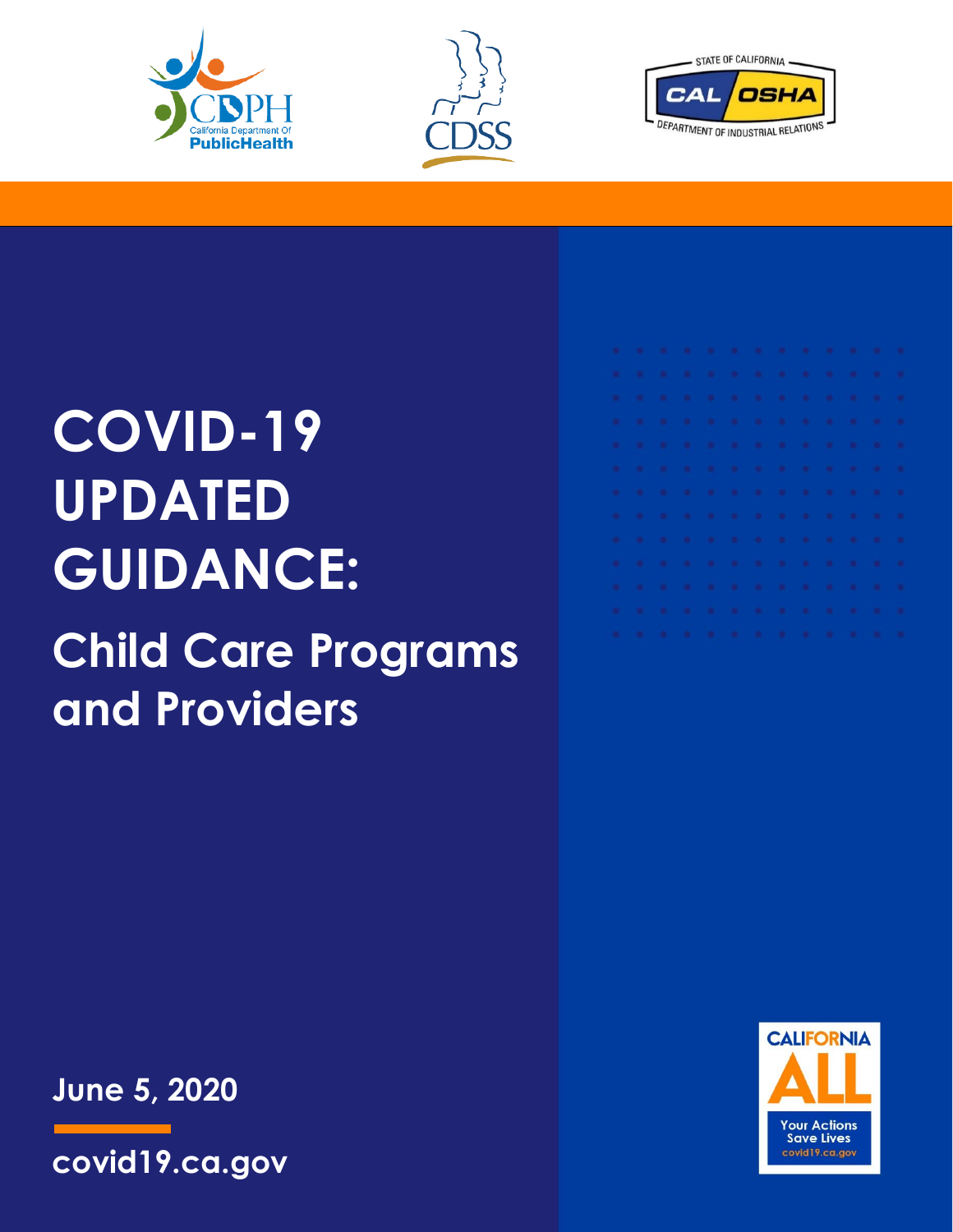### **OVERVIEW**

As stay-at-home orders are lifted for multiple industries to promote California's economic recovery, the need for child care and other supports for working families will increase. Every child care program must have a plan in place to minimize the spread of COVID-19 and to ensure the safety of children, providers, and families. As programs begin to reopen and other programs transition from emergency child care for essential workers to enhanced regular operations, all providers must apply new and updated policies and requirements and must update their emergency preparedness plan.

Social distancing with young children is a challenging effort. However, the recommendations set forth aim to keep children and providers safe and healthy, while ensuring children are in a nurturing and responsive environment. Parents may also be concerned about the safety of returning children back to care. It is important to maintain frequent communication with families about the policies and practices implemented in programs to keep everyone safe. This ongoing communication will aid in supporting young children with this new transition and social and physical distancing practice.

The state recognizes this health crisis is a fluid situation and is coordinating joint efforts with state and local agencies to provide support, as well as current information and guidance that is responsive to questions and suggestions from providers, families, and stakeholders. Child care providers should continue to monitor updated guidelines and information posted at [https://covid19.ca.gov.](https://covid19.ca.gov/)

These guidelines and considerations are based on the best available public health data at this time, and the practical realities of managing a child care program; as new data and practices emerge, the guidance will be updated.

The state has provided funding and materials to support child care programs to access cleaning supplies and essential protective gear, such as masks. Please contact your [local child care resource and referral agency](https://rrnetwork.org/assets/general-files/Member-Directory-5_15.pdf) to learn more about what resources are currently available.

*The California Department of Social Services (CDSS) worked in collaboration with the California Department of Education (CDE) to develop this guidance.*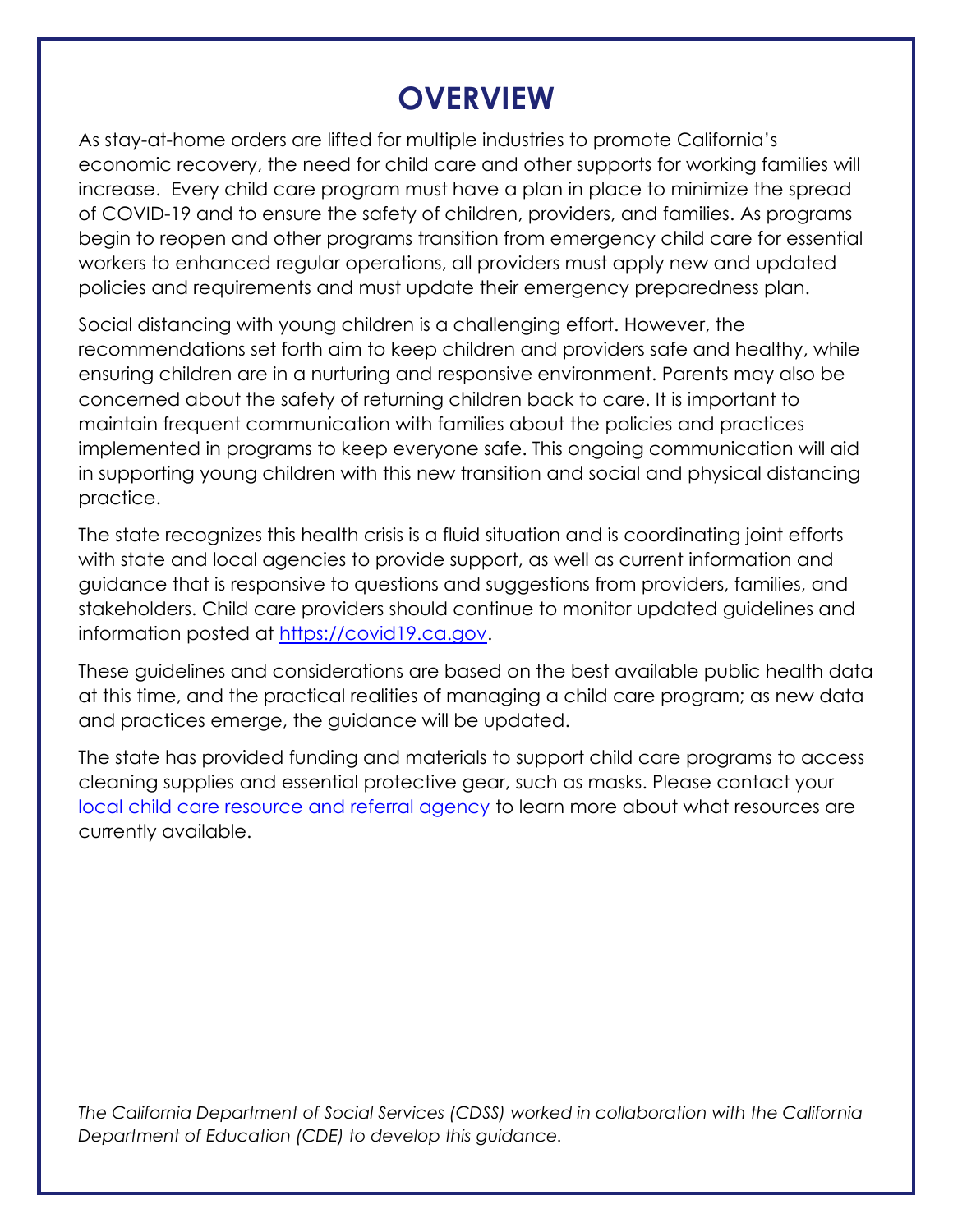### **Essential Protective Equipment and Supplies**

| <b>Items</b>                                                                                                                                                        | <b>Child Care Workforce</b>                                                                                                                     | Children                                                                                                                                                                                                                                                                                                                                                                             |  |  |  |
|---------------------------------------------------------------------------------------------------------------------------------------------------------------------|-------------------------------------------------------------------------------------------------------------------------------------------------|--------------------------------------------------------------------------------------------------------------------------------------------------------------------------------------------------------------------------------------------------------------------------------------------------------------------------------------------------------------------------------------|--|--|--|
| <b>Cloth Face</b><br><b>Coverings*</b>                                                                                                                              | <b>YES</b>                                                                                                                                      | Never place face coverings on<br>babies or children under 2 because<br>of danger of suffocation<br>Some counties require children over<br>the age of 2 to wear facial<br>coverings in places of businesses<br>e.g. child care facilities                                                                                                                                             |  |  |  |
| <b>Gloves</b>                                                                                                                                                       | YES,<br>for tasks such as serving food,<br>handling trash, or using<br>cleaning and disinfectant<br>products                                    | <b>NO</b>                                                                                                                                                                                                                                                                                                                                                                            |  |  |  |
| <b>Hand Sanitizer</b><br>Should contain at<br>least 60% ethyl<br>alcohol (preferred)<br>or at least 70%<br>isopropyl alcohol<br>(a neurotoxin and<br>eye irritant). | <b>YES, OPTIONAL</b><br>Note that frequent<br>handwashing is more effective<br>than the use of hand sanitizers                                  | May be used under adult<br>supervision only and must be kept<br>out of children's reach. Call Poison<br>Control if consumed:<br>800-222-1222<br>Note that frequent handwashing is<br>more effective than use of hand<br>sanitizers. Sanitizer must be rubbed<br>into children's hands until<br>completely dry.<br>Hand sanitizer is not recommended<br>for children under 24 months. |  |  |  |
| <b>Disinfectant</b><br><b>Cleaning Products</b>                                                                                                                     | YFS<br>Provide training and required<br>protective equipment per<br>manufacturer's<br>recommendations. Must be<br>kept out of children's reach. | <b>NO</b>                                                                                                                                                                                                                                                                                                                                                                            |  |  |  |

\*Masks or face shields may also be worn. Note that local guidance may apply. Please consult recommendations from the local or county health department.

The Healthy Schools Act requires that anyone using disinfectants at child care centers complete annual California Department of Pesticide Regulation-approved training. Online training can be found by going to [https://apps.cdpr.ca.gov/schoolipm/.](https://apps.cdpr.ca.gov/schoolipm/) This does not apply to family child care homes.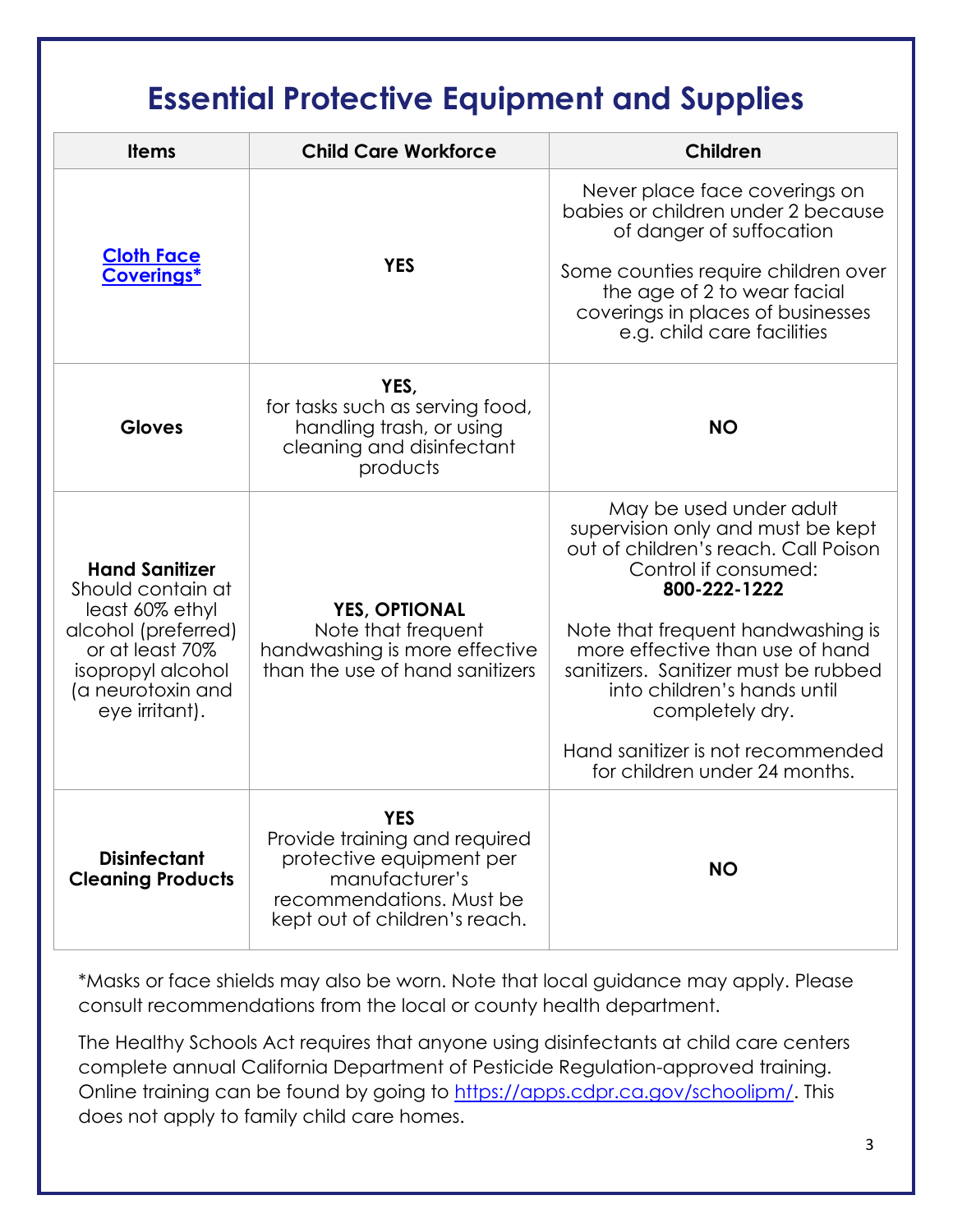

### **Planning**

- Have plans in place to protect and support staff, children, and their family members who are at higher risk for severe illness.
- Establish plans for sharing information and guidelines with parents and caregivers in their preferred language.
- Train all staff and communicate with families on the following:
	- o Enhanced sanitation practices
	- o Physical distancing guidelines
	- o Use of face coverings
	- o Screening practices
	- o COVID-19 specific exclusion criteria.



### **Cleaning**

- Introduce fresh outdoor air as much as possible, for example by opening windows. When cleaning, air out the space before children arrive; plan to do thorough cleaning when children are not present. If using air conditioning, use the setting that brings in fresh air. Replace and check air filters and filtration systems to ensure optimal air quality.
- Implement procedures to frequently [clean and disinfect](https://www.cdc.gov/coronavirus/2019-ncov/community/organizations/cleaning-disinfection.html) all high-touch surfaces, such as sink knobs, toilet handles, tables, door handles. (Some programs have one designated staff responsible for routinely cleaning, sanitizing, and disinfecting the site.)
- Designate a container for toys that need to be cleaned, sanitized, or disinfected before being introduced back into the classroom environment.
- Have multiple toys and manipulatives accessible that are easy to clean and disinfect throughout the day or provide individually labeled bins with toys and belongings for each child. Toys that may be put in a child's mouth should be cleaned and sanitized. Ensure toys that are difficult to clean (e.g. soft toys) are either removed from the classroom or carefully monitored for use by individual children only.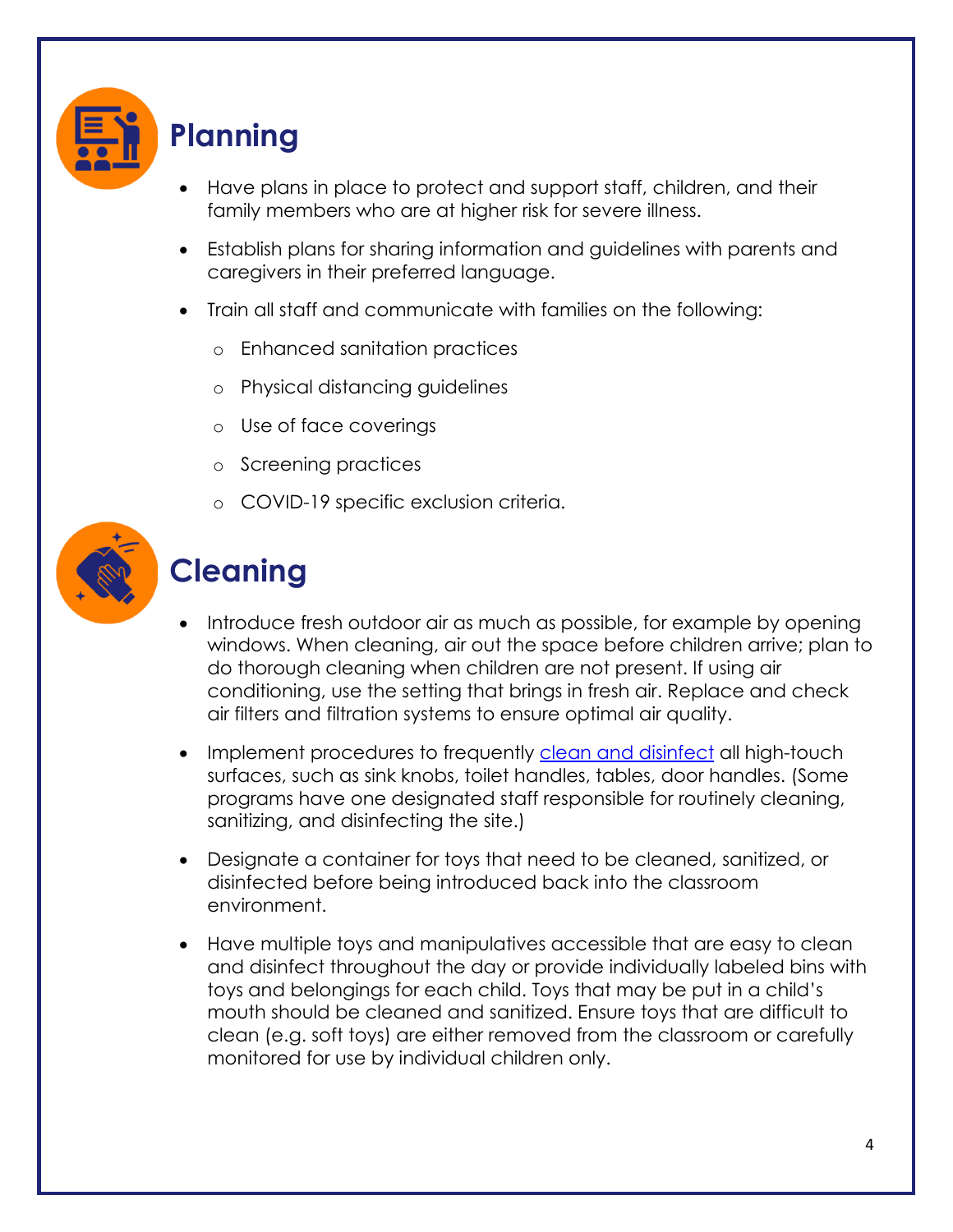- When choosing cleaning products, use those approved for use against COVID-19 on the [Environmental Protection Agency \(EPA\)-approved list](https://www.epa.gov/pesticide-registration/list-n-disinfectants-use-against-sars-cov-2)  ["N"](https://www.epa.gov/pesticide-registration/list-n-disinfectants-use-against-sars-cov-2) and follow product instructions.
	- o To reduce the risk of asthma related to disinfecting, programs should aim to select disinfectant products on the N list with asthma-safer ingredients (hydrogen peroxide, citric acid or lactic acid).
	- o Avoid products that mix these ingredients with peroxyacetic acid, sodium hypochlorite (bleach) or quaternary ammonium compounds, which can cause asthma.
	- o Use disinfectants labeled to be effective against emerging viral pathogens, following label directions for appropriate dilution rates and contact times. Provide employees training on manufacturer's directions, on Cal/OSHA requirements for safe use and as required by the Healthy Schools Act training (for child care centers only).
	- o Workers using cleaners or disinfectants should wear gloves and/or eye protection as required by the product instructions.
	- o All products must be kept out of children's reach.



### **Hygiene**

- Implement and enforce strict [handwashing guidelines](https://www.cdc.gov/handwashing/index.html) for all staff and children. Wash hands for 20 seconds with soap, rubbing thoroughly after application, and use paper towels (or single use cloth towels) to dry hands thoroughly. It may be helpful to sing a 20-second song while children wash.
- Use bathroom time as an opportunity to reinforce healthy habits and monitor proper handwashing.
- Teach children to avoid [contact with one's eyes, nose and mouth,](https://www.cdc.gov/coronavirus/2019-ncov/prevent-getting-sick/prevention-H.pdf) and use tissue to wipe their nose and to [cough/sneeze](https://www.cdc.gov/healthywater/hygiene/etiquette/coughing_sneezing.html) inside their elbow. Model and practice handwashing before and after eating, after coughing or sneezing, after playing outside, and after using the restroom.
- Discontinue brushing teeth during class.
- All personal items should be labeled and kept in a separate bag to ensure personal items are separate from others. Personal toys and blankets should either be sent home with the family each day or washed daily by the provider.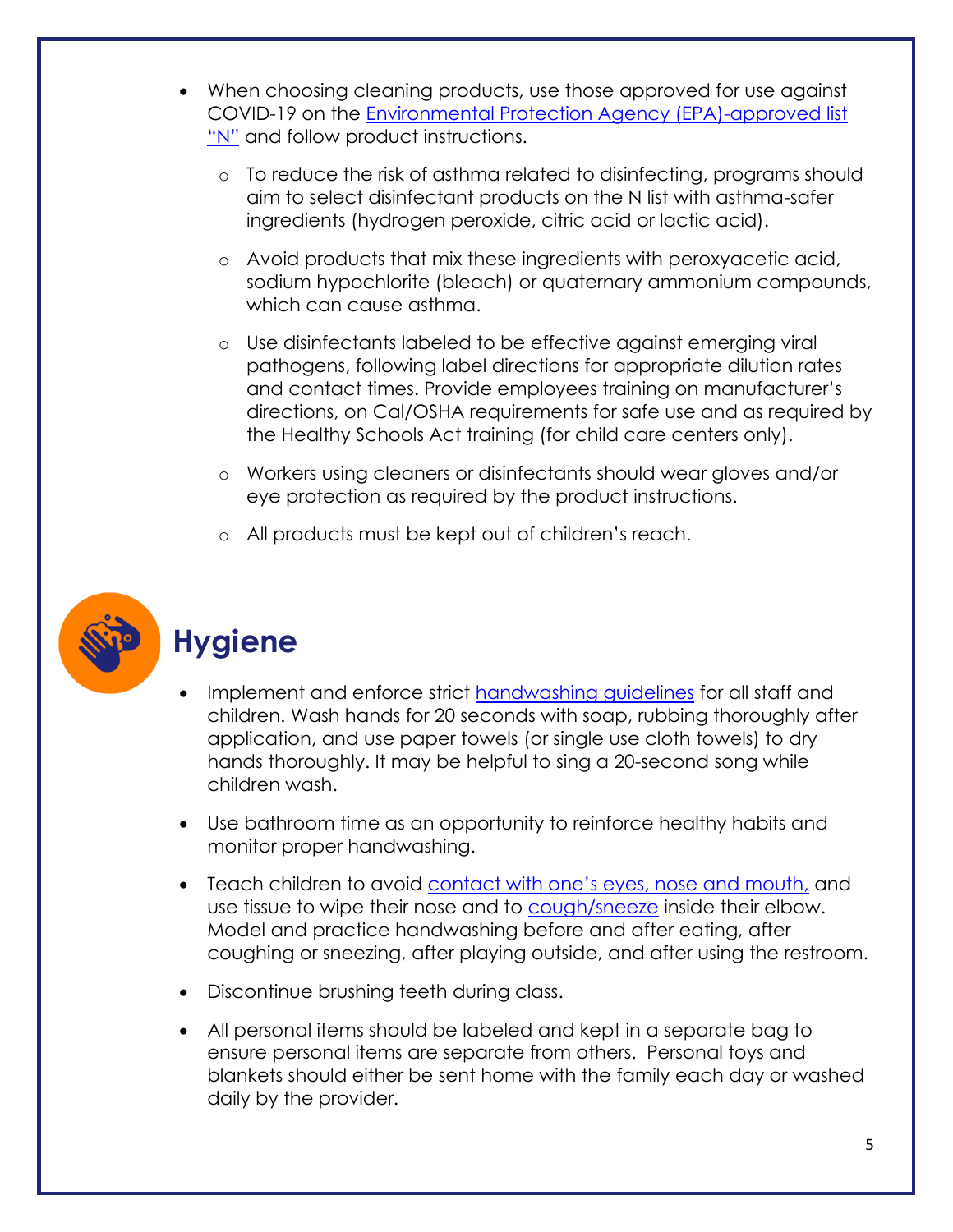• Use bedding (sheets, pillows, blankets, sleeping bags) that can be washed. Keep each child's bedding separate, and consider storing in individually labeled bins, cubbies, or bags. Cots and mats should be labeled for each child. Bedding that touches a child's skin should be cleaned weekly or before use by another child.



### **Arrival Procedures**

If a parent/caregiver is entering the classroom, ask them to wash their own hands and assist in washing the hands of their children before dropping off, prior to coming for pick up, and as soon as they get home.

- Ask parents/caregivers to meet at the facility entryway for pick-up and drop-off of children whenever possible and to be as brief as possible.
- If parents/caregiver must enter, ask them to enter and exit the room one person at a time to allow for social and physical distancing. Consider asking them to wear face coverings.
- Ask parents/caregivers to bring their own pens when signing children in and out. When that is not possible, collect pens immediately after a single use, deposit them in the cleaning area, and provide a sanitized pen.
- Install hand sanitizers, out of the reach of children, near all entry doors and other high traffic areas.
- Take steps to reduce contact between children and adults, including other children's parents during pick-up/drop-off, classroom visits, volunteers.
- If possible, the same parent/caregiver should drop off and pick up the child every day, avoid designating those at high risk.
- Consider staggering arrival and drop off times.
- Consider designating a staff member from each class to escort in or out of facility (if parent/caregiver are comfortable with this option) and signing their child in and out for arrival.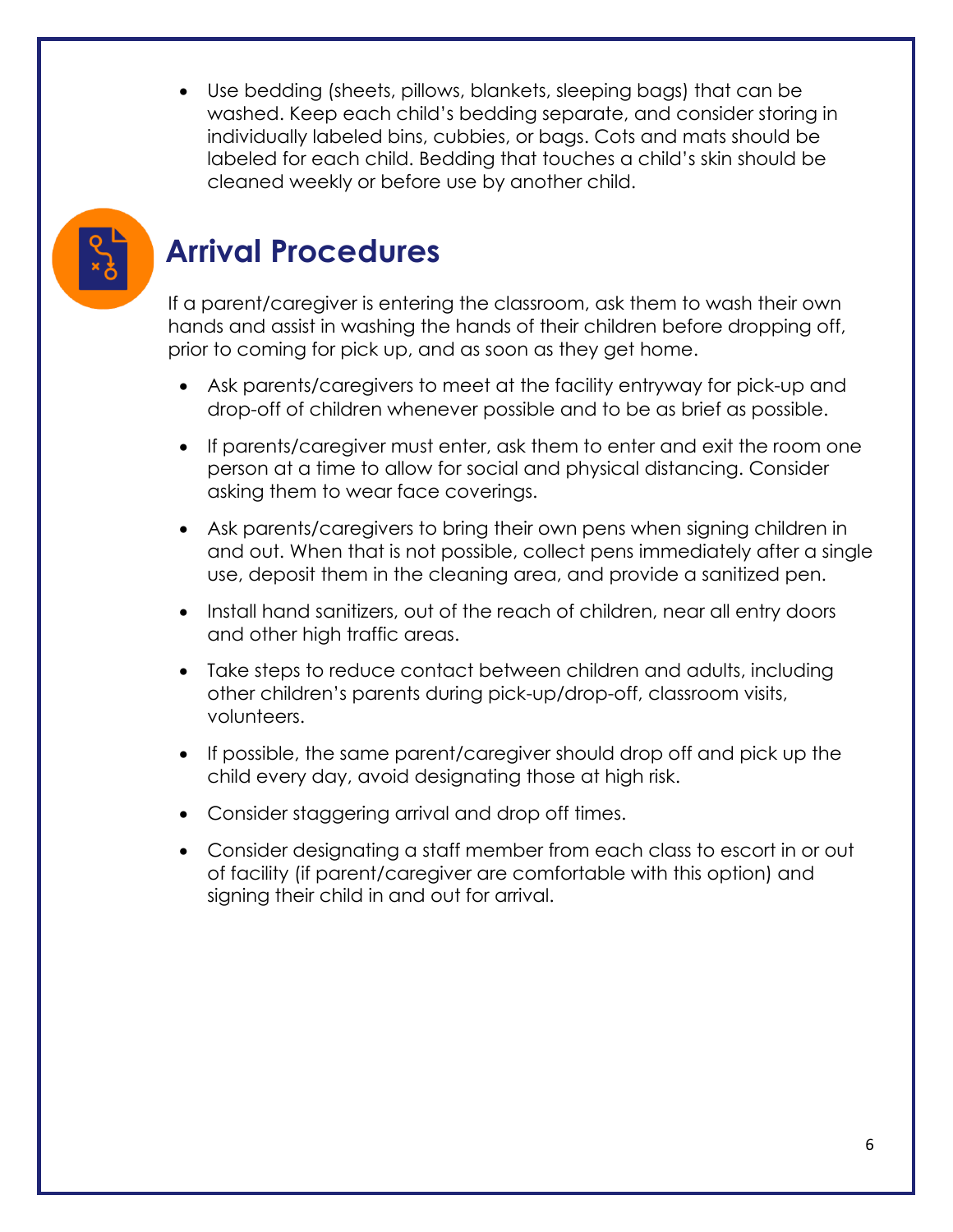### **Health Screening**

- Providers must implement screening procedures for all staff and children before they enter the facility. Ask all individuals about [COVID-19](https://www.cdc.gov/coronavirus/2019-ncov/symptoms-testing/symptoms.html) symptoms within the last 24 hours and whether anyone in their home has had COVID-19 symptoms or a positive test. Exclude anyone who has an affirmative response on any of these points.
- Document/track incidents of possible exposure and notify local health officials, staff, and families immediately of any possible case of COVID-19 while maintaining confidentiality as required by the Americans with Disabilities Act (ADA).
- Conduct visual wellness checks of all children upon arrival and ask health questions when concerned.
- Take children's temperature each morning with a no-touch thermometer. If a thermometer requiring a touch-method (under the tongue or arm, forehead, etc.) is the only type available, it should only be used when a fever is suspected. Thermometers must be properly cleaned and disinfected after each use.
- Monitor staff and children throughout the day for signs of illness; send home children with a fever of 100.4 degrees or higher, cough, or other COVID-19 symptoms after isolating from the general room population and notify parents.
- Child care programs must exclude any child, parent, caregiver, or staff showing symptoms of COVID-19. Staff should discuss with parent/caregiver and refer to the child's health history form and/or emergency card to identify if the child has a history of allergies, which would not be a reason to exclude.
- Establish procedures for safely transporting anyone sick home or to a healthcare facility, as appropriate.
- Advise sick staff members and children not to return until they met CDC criteria to discontinue home isolation.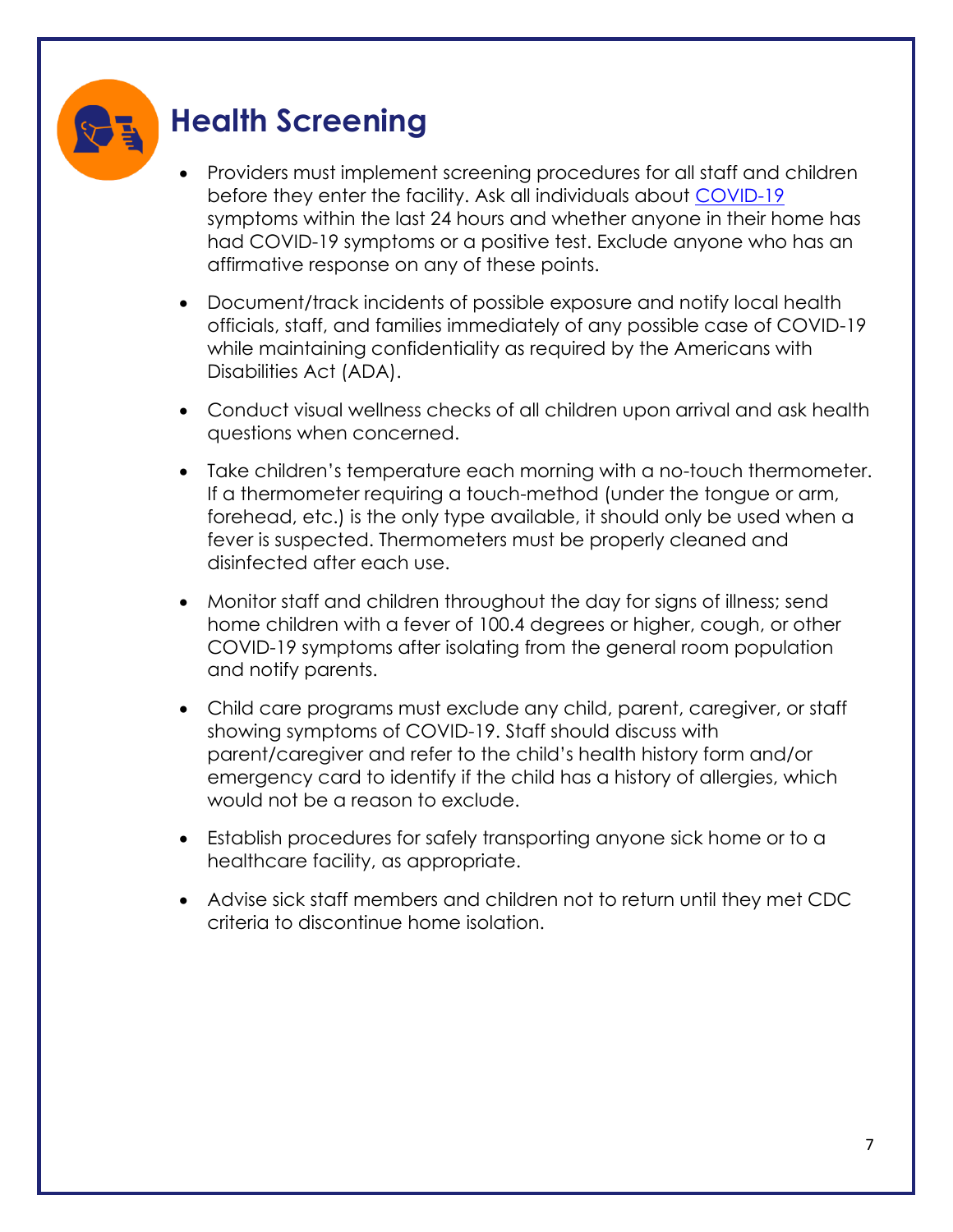

### **Coronavirus Symptoms**

- **Fever**
- Cough
- Shortness of breath or difficulty breathing
- Chills
- Repeated shaking with chills
- Muscle pain
- Headache
- Sore throat
- New loss of taste or smell



### **Group Size and Staffing**

- Children should remain in groups as small as possible. Should these guidelines differ from local health ordinances, follow the stricter guidance.
- It is important to keep the same children and teacher or staff with each group and include children from the same family in the same group, to the greatest extent possible.



### **Classroom Space / Physical Distancing**

- Arrange developmentally appropriate activities for smaller group activities and rearrange furniture and play spaces to maintain 6 feet of separation, when possible.
- For napping, place cots, cribs, and mats 6 feet apart, with heads in opposite directions.
- Use opportunities to reduce time spend indoors by bringing children outside, weather permitting while maintaining physical distancing.
- Offer more opportunities for individual play.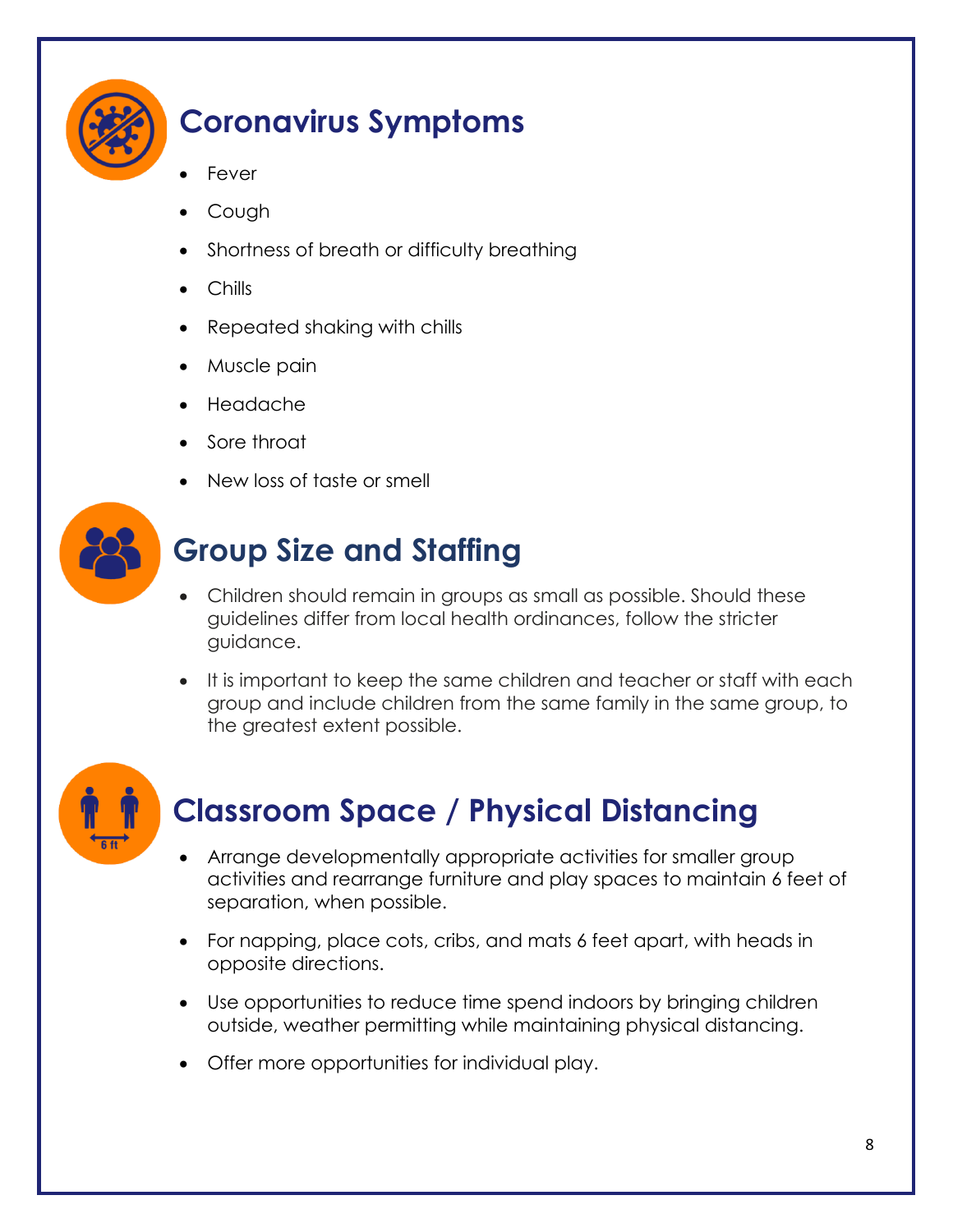- Plan activities that do not require close physical contact between multiple children.
- Stagger indoor and outdoor play and adjust schedules to reduce the number of children in the same area.
- Ensure all outdoor play equipment is cleaned and disinfected between use by different groups of children.
- Develop spacing instructions in both indoor and outdoor spaces that are developmentally appropriate and easy for children to understand.



### **Meal Times**

- Utilize more tables to spread children out or use name cards to ensure adequate spacing of children.
- Practice proper handwashing before and after eating. Use paper goods and disposable plastic utensils when possible, following CDC and CDPH COVID-19 food handling guidelines.
- Do not allow children or staff to share or touch each other's food.
- Immediately clean and disinfect trays and tables after meals. Avoid family- or cafeteria-style meals, ask staff to handle utensils, and keep food covered to avoid contamination.
- Ensure meals are provided in individual portions and are delivered by staff wearing gloves.
- Implement outdoor meal times if space and weather allow.



### **Resources**

- California Department of Social Services, Community Care Licensing, Child Care Page: [https://www.cdss.ca.gov/inforesources/child-care](https://www.cdss.ca.gov/inforesources/child-care-licensing)[licensing](https://www.cdss.ca.gov/inforesources/child-care-licensing)
- California Division of Occupational Safety and Health (Cal/OSHA): [https://www.dir.ca.gov/dosh/Coronavirus/COVID-19-Infection-](https://www.dir.ca.gov/dosh/Coronavirus/COVID-19-Infection-Prevention-in-Childcare-Programs-Guidance.pdf)[Prevention-in-Childcare-Programs-Guidance.pdf](https://www.dir.ca.gov/dosh/Coronavirus/COVID-19-Infection-Prevention-in-Childcare-Programs-Guidance.pdf)
- California Coronavirus (COVID-19) Resources:<https://covid19.ca.gov/>
- California Department of Pesticide Regulation Health Schools Act information:<https://apps.cdpr.ca.gov/schoolipm/>